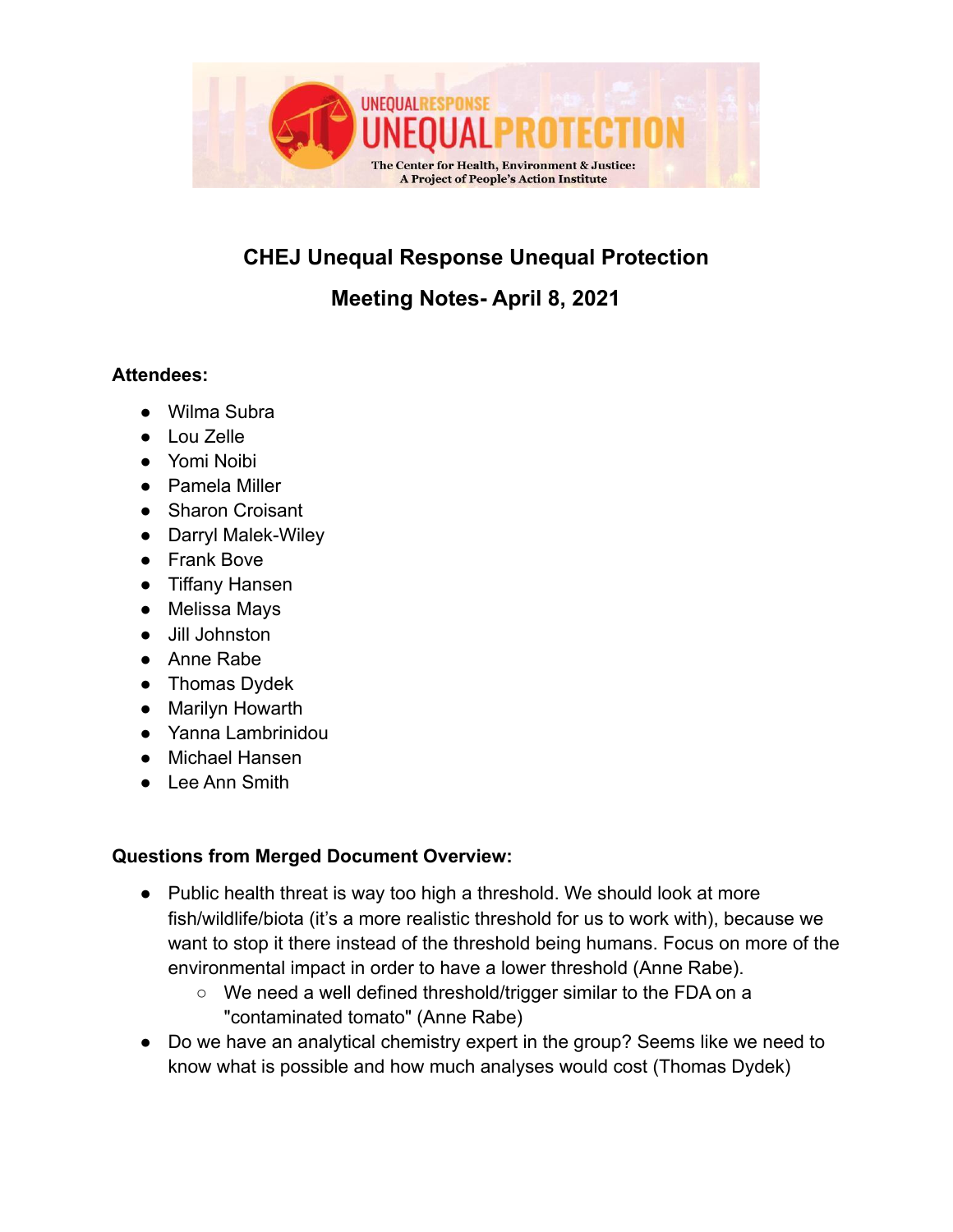- For "Taking it to the Community" community should be a different word, so it clarifies that's not the first place the community gets involved (Wilma Subra)
- Not sure what the fourth community engagement principle means (page 20 of draft document) Should look into this. (Lou Zeller)
- There might be different triggers. Find a significant environmental threat (Anne Rabe)
	- Has statutory language that's pretty detailed that she will share with us.

# **Focussed Discussion Part 1: Initiating Health Investigations**

- Can look at toxicities of the chemicals involved, the exposure pathway, numbers of people involved (ex. defining an area of impact)
	- Come up with a scientifically driven priority scheme (Thomas Dydek)
- In the tomato analogy, the entity has authority, legal traction, financial support; Create an analogy to this process in order to be on solid ground? (Lou Zeller)
	- $\circ$  In the tomato example, They drop everything and go investigate it. There has to be some kind of timeline model, but should be something that allows it to be triggered (Lois Gibbs)
- Brainstorm early warning signs that could serve as a trigger for an early response. These could be sentinel fish/wildlife species showing signs of harm, children experiencing asthma, etc. (Pamela Miller)
- There are many different ways a legitimate problem evolves and shows itself. Some communities only have historical information.
- If Criteria is too specific, we may exclude important concerns. Language should be general enough to be inclusive- community concern may be enough
- Not all situations warrant a total and comprehensive health investigation. Don't ignore any legitimate concerns. (Marilyn Howarth)
	- Broadly inclusive might be "credible evidence," a term used in the Clean Air Act to enable re-opening of a permit. (Lou Zeller)
	- Agencies may narrowly define that. Have a checklist of contamination of fish, wildlife, flora, fauna, water etc above standards. (Anne Rabe)
- Differentiate between chronic and acute exposures and account for cumulative impacts. (Wilma Subra)
- Communities may not always know they're exposed. Focussing on biota/wildlife is only helpful if they give you a complete idea of exposure pathways. Exposure pathways are the key. (Frank Bove)
- A criterion could be if there's harmed workers. Identify sites where occupational exposure has already occurred. (Tiffany Hansen)
- Consider how different chemicals manifest in different ways within a population (Lee Ann Smith)